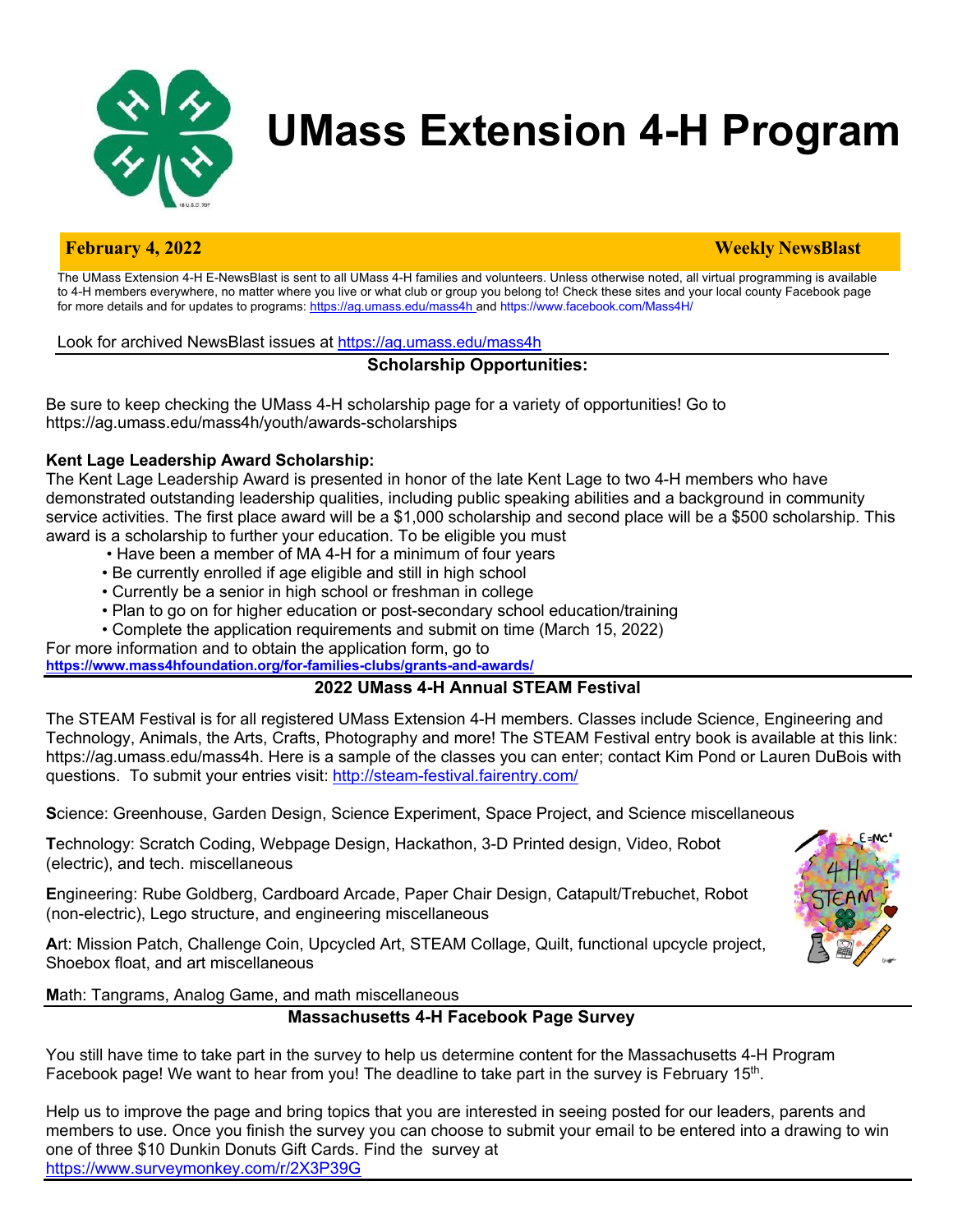# **Animal Science Programs**

Contact Carrie Sears with any questions or to register for any events below at ccsears@umext.umass.edu

#### **Animal Science Meetings, Workshops and Contests**

February 7 – 6:30pm - Regional 4-H Horse Advisory Meeting - Hadley February 9 - 7:00pm Zoom – Rabbit Workshop Committee Meeting February 15 – 7:00pm Zoom – MA 4-H Dairy Advisory Meeting February 16 - 6:30pm Zoom – State 4-H Horse Communications Contest Overview February 18 – 7:00pm Zoom – State 4-H Horse Judging Contest Overview

#### **Model Horse Show**

Lillian Shupe from the New Jersey 4-H Horse Program will be joining us on February  $10<sup>th</sup>$  at 7:00pm on Zoom to discuss her highly successful State 4-H Model Horse Show that is held annually. Everyone is invited to attend.

#### **State 4-H Horse Contests Zoom Series**

Join Coach Darlene Welch on February 16<sup>th</sup> at 6:30pm on Zoom to learn about the State 4-H Horse Communications Contest. Learn how to perfect your presentation and the opportunity to make the national team. Horse Judging is scheduled with Coach Heather Chmura on February 18<sup>th</sup> at 7:00pm to go over the tips on ways you can best prepare for the state contest. You will review reasons and have the opportunity to practice judging.

#### **On-line Livestock and Horse Judging**

The Livestockjudging.com opportunity will be available again in 2022. The practice classes will start being offered next week for you to practice your judging skills in beef, dairy, horse, market sheep, goats and hogs, plus breeding sheep. Watch for the class announcements next week in the news blast, and on the various state livestock species & horse Facebook sites.

#### **UConn 4-H Goat Workshop**

Hold the date – April  $2^{nd}$ . Details to be announced in February.

### **Visual Presentation Updates and Workshops**

Your local 4-H office will reach out with information about local Visual Presentation contests. All events will be held by Zoom in 2022. This year, all participants ages 10 or older can choose to enter using either posters or PowerPoint/Google Slides in any category.

Visual Presentation categories are divided into three age divisions (age determined Jan. 1): Cloverbuds, ages 5-7 Juniors, ages 8-13 Seniors, ages 14-18. Cloverbuds may enter at the county level only and receive participation awards. Pre-registration is required for each competition.

Virtual Visual Presentations for all 4-H members in Berkshire, Hampden, Hampshire, Franklin, Worcester, Essex, Norfolk, and Bristol Counties will take place on March 5. Middlesex County VP's will be held on March 12. Registration is open; reach out to your 4-H educator with questions and to register!

### State Visual Presentations will take place via Zoom on April 2. Look for more details in next week's editon! **Heroes Wear Scrubs (HWS)**

Heroes Wear Scrubs is back again this spring. This program is a partnership between UMass 4-H and the UMass Amherst Elaine Marieb School of Nursing. The sessions will be led by nursing students with a UMass 4-H Educator present at all times. A wide variety of topics will be discussed, and participants will have a voice in some of the topics covered. There will be two tracks happening at the same time, one for juniors (8-13), one for seniors (14-18).

- Who: Youth 8-18 years of age
- When: Wednesdays, 3:30-4:30 PM, February 16 April 6 (No meeting on March 16) 7 sessions in total.
- **Registration deadline is Monday, February 14.** REGISTER EARLY, SPACE IS LIMITED to 10 juniors & 10 seniors
- Registration link: https://bit.ly/3qJePJB

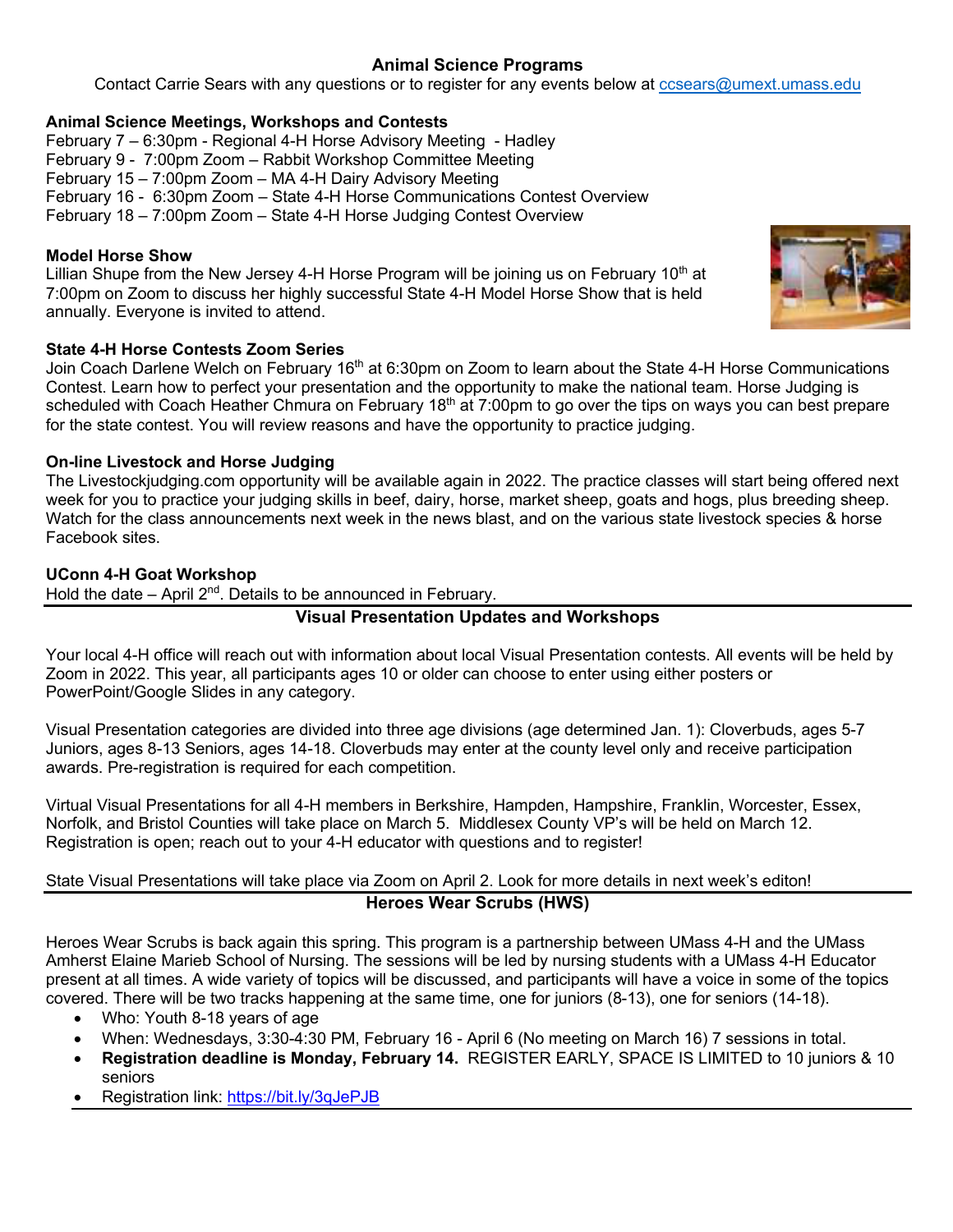### **Opportunities for Teen 4-H Members**

#### **APPLY FOR THE 2023 YOUTH IN ACTION AWARDS**

Applications are open for the 2023 4-H Youth in Action Awards! Now is the chance for 4-H members ages 15-19 to tell their 4-H story of impact, leadership, and purpose. Learn more about the application process and set your calendars to apply by March 28, 2022. Go to https://4-h.org/parents/4-h-youth-in-action-awards/ for more information.

#### **Summer Camps**

It's not too early to start thinking about summer activities and camps. If you're thinking your child may be interested in attending one of the five 4-H camps this summer, be sure to apply for a Massachusetts 4-H Foundation Campership! The Foundation gives out many camperships each year, and they are not need-based. Visit the Foundation website for the application. There are five 4-H camps located throughout the state. Learn more about Camp Farley, Camp Leslie, Camp Middlesex, Camp Howe and Camp Marshall on the UMass 4-H extension website at https://ag.umass.edu/mass4h/4-h-camps.

#### **Career Exploration Series**

Learn about a wide variety of professions in this series. Presenters work in the field they are discussing, talk about their jobs on a day-to-day basis, and how their life path led them to that job. Participants will not only hear from the professionals but be able to ask questions, make comments, participate, or just listen. As many participants will tell you, some careers are much different than you thought they may be!

| February | Maeve Kiley            | Maeve Kiley is spending a year of service with AmeriCorps Cape Cod            |
|----------|------------------------|-------------------------------------------------------------------------------|
| 16       | AmeriCorps             | where members are assigned to various different roles within the              |
|          |                        | environmental sector. As a team, AmeriCorps works on local projects           |
|          | Registration link:     | related to natural resource management, environmental education,              |
|          | https://bit.ly/3Gex5B2 | volunteer outreach, and disaster emergency response. Individually, she        |
|          |                        | serves with the Cape Cod Cooperative Extension as an Aquifer Educator         |
|          |                        | responsible for outreach programs to connect with the community and           |
|          |                        | preserve the Cape Cod Aquifer. As a recent graduate, this program is a        |
|          |                        | fantastic stepping stone into the environmental field and a great entry level |
|          |                        | opportunity to explore various sectors of environmental work.                 |
| March 2  | Dr. Thomas Russell     | Thomas P. Russell                                                             |
|          |                        | Silvio O. Conte Distinguished Professor                                       |
|          | Registration link:     | Polymer Science and Engineering Department                                    |
|          | https://bit.ly/3nobcbt | Visiting Faculty, Materials Sciences Division                                 |
|          |                        | Lawrence Berkeley National Laboratory                                         |
|          |                        |                                                                               |
|          |                        | More info coming                                                              |
| March 16 | Larry Dapsis           | Entomologist since age 5. B.S. Environmental Science & Biology at             |
|          | Entomologist           | Fitchburg State University and M.S. Entomology at the University of           |
|          |                        | Massachusetts - Amherst. Forty years of professional pest management          |
|          | Registration link:     | experience including Vegetables, Cranberries and Household                    |
|          | https://bit.ly/3G5wVMp | Insects. Joined Cape Cod Cooperative Extension in 2011 as Deer Tick           |
|          |                        | Project Coordinator and Entomologist and is a member of the Barnstable        |
|          |                        | County Tick-Borne Disease Working Group.                                      |
| April 6  | Shannon Hulst & Greg   | Shannon Hulst is Deputy Director of Cape Cod Cooperative Extension as         |
|          | Berman                 | well as Floodplain Specialist and Community Rating System (CRS)               |
|          |                        | Coordinator for Barnstable County, MA through Cape Cod Cooperative            |
|          | Registration link:     | Extension and Woods Hole Sea Grant. She is a Certified Floodplain             |
|          | https://bit.ly/3mXqgwn | Manager® with a Master's degree in Marine Affairs from the University of      |
|          |                        | Rhode Island and serves on the board of the Massachusetts Association         |
|          |                        | for Floodplain Management. Shannon assists communities, businesses,           |
|          |                        | and residents with Community Rating System (CRS) and flood-related            |
|          |                        | technical assistance with an overall goal of improving flood resiliency. This |
|          |                        | includes assistance with federal, state, and local regulations; working with  |
|          |                        | local boards and Commissions; doing public outreach; tracking storms;         |
|          |                        | GIS mapping; and many other flood-related activities.                         |
|          |                        |                                                                               |
|          |                        | Gregory Berman is the Coastal Processes Specialist for Woods Hole Sea         |
|          |                        | Grant program at the Woods Hole Oceanographic Institution. He earned a        |
|          |                        | B.S. in Marine Geology from Eckerd College and his M.S. in Geological         |
|          |                        | Oceanography from the University of South Florida. His professional           |
|          |                        | certifications include Professional Geologist (PG), Geographic Information    |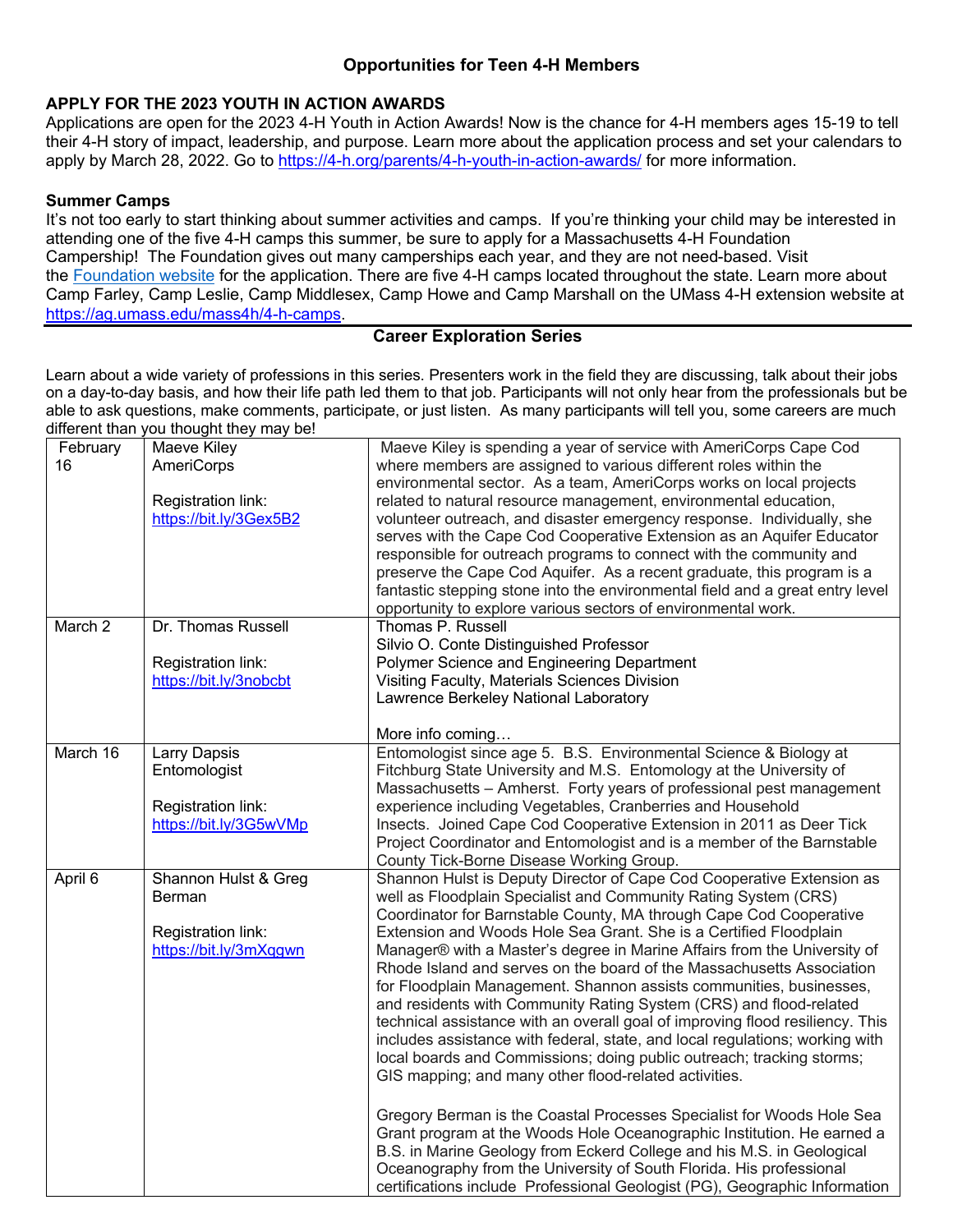| Systems Professional (GISP), and Certified Floodplain Manager           |
|-------------------------------------------------------------------------|
|                                                                         |
| (CFM). He provides technical assistance and extension education         |
| programs for coastal communities on topics including shoreline change,  |
| erosion control alternatives, coastal hazards and hazard mitigation     |
| analyses, sea level rise, storm surge, dune restoration techniques, and |
| other coastal resources management issues.                              |

# **Register for 4-H**

You must be registered as a current 4-H member in order to take part in any activities, contests or events. Need assistance completing your registration or joining for the first time? Contact your local 4-H office (see below) for assistance. Follow these steps if you are already a member and wish to re-enroll.

Go to https://v2.4honline.com/#/user/sign-in Be sure to use Google Chrome or Safari - not internet explorer

- Check to see that the email in your profile is current! If it has changed you need to update it in 4honline. Need help, or forgot your password? Reach out to Kim Pond for assistance.
- Update your health form, club and project information and click through until you hit final "submit" button. You will get an automated response your re-enrollment was submitted so you know it went through and ready for the office to approve.
- Find resources and tips for using 4honline at https://ag.umass.edu/mass4h/about/4h-online
- For Payment: When you are In 4honline please select "Non-Electronic" payment and proceed to the end regardless of payment method. You will then be directed on where to mail your check or pay by credit card. You do not pay directly to 4honline, but instead pay at the 4-H portal https://ag.umass.edu/mass4h/membership-payment

## **Safety Measures and Precautions**

UMass Extension 4-H continues to ask for your cooperation by wearing masks in any UMass building, including 4-H offices. In addition adult volunteers and youth members need to wear masks at any 4-H indoor club meetings or events, no matter the location. COVID guidance can change daily; following daily guidance of the CDC and UMass 4-H when holding 4-H club meetings is required. See below for more details. Thank you for helping to keep our 4-H members safe and healthy!

- Any 4-H club meetings or events held indoors: Masks must be worn by all participants and adults. All CDC/health guidance must be followed regarding social distancing at the time of the event or meeting.
- Any 4-H club meeting or event involving youth under 12: Masks must be worn by all participants and adults. Youth must be socially distanced according to CDC guidelines at the time of the meeting or event.
- Any outdoor 4-H club meetings or event: Masks must be worn by all participants and adults if youth under 12 are present. Youth must be socially distanced according to CDC guidelines at the time of the meeting or event.

# **UMass Extension 4-H Offices and Contact Information:**

Contact the 4-H person you wish to meet with prior to visiting to ensure they are scheduled to be in. Thank you.

State 4-H Office: 100 Venture Way, Suite 334; Hadley MA 01035 Linda Horn, UMass Extension 4-H Program Director lrhorn@umext.umass.edu Carrie Sears, 4-H Animal Science Program Manager – ccsears@umext.umass.edu Deb Comeau – State 4-H Administrative Assistant – dcomeau@umext.umass.edu

Western MA: Franklin, Hampshire, Hampden and Berkshire Counties 100 Venture Way, Suite 334; Hadley MA 01035 Angelica Paredes, 4-H Educator – angelica@umext.umass.edu Lauren DuBois, Urban 4-H Educator – ldubois@umext.umass.edu Lizmarie Ulloa, Urban 4-H Program Assistant - llopezortiz@umext.umass.edu

Central and Southeastern MA: Auburn 4-H Office: 7 Midstate Drive, Suite 102; Auburn MA 01501 Bristol and Norfolk Counties:

Cynthia A. Bushey, 4-H Educator –cabushey@umass.edu

Kim Henderson, Administrative Assistant – khenders@umext.umass.edu Worcester County:

Meg McDermott, 4-H Educator – memcdermott@umass.edu Martina Jasiewicz, Administrative Assistant – mjasiewicz@umext.umass.edu

 State 4-H STEM Program Manager: Kim Pond – 4-H SET Program Manager – kima@umext.umass.edu